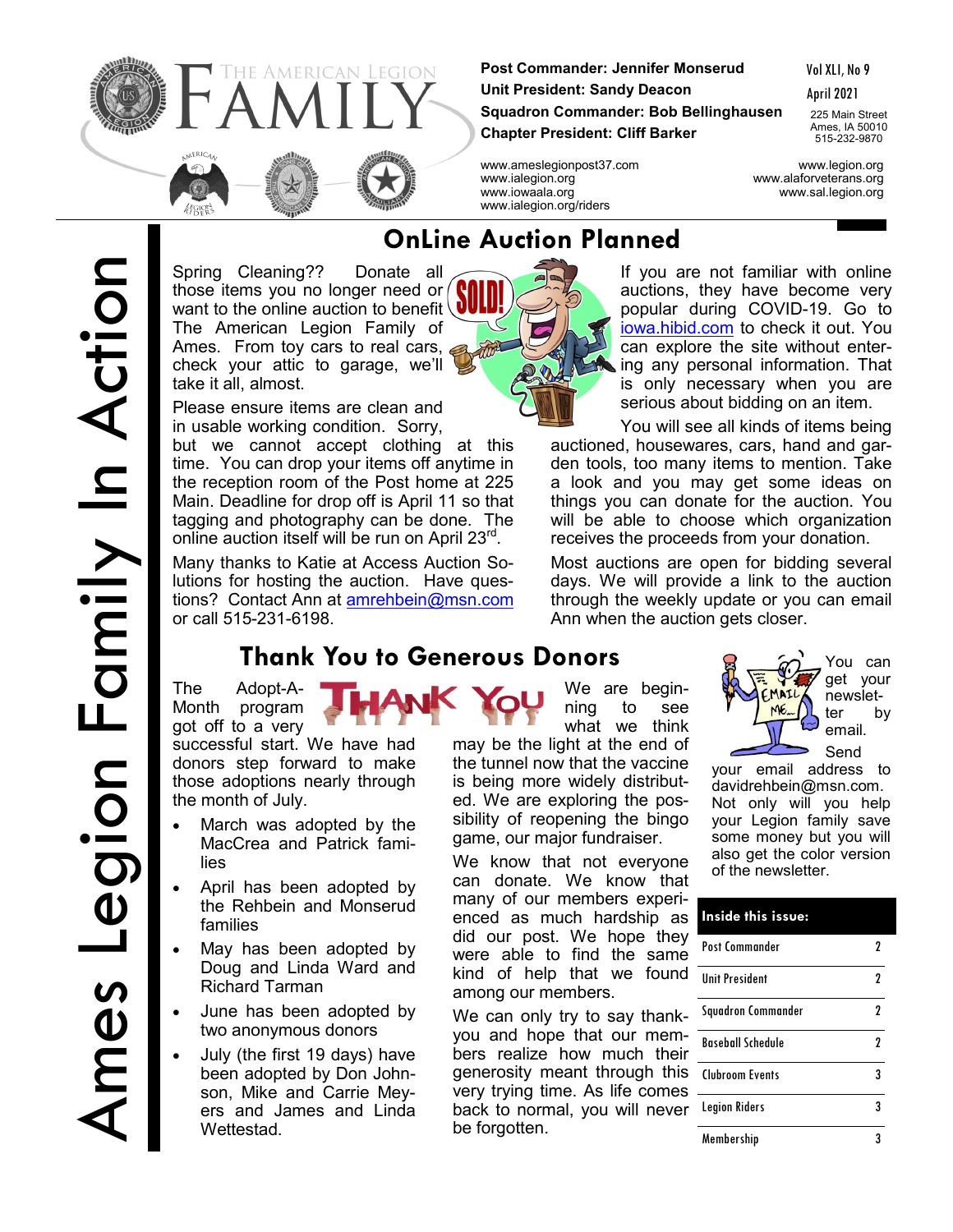District Conference is this month on April  $10^{th}$ , it will be held at the Van Meter Post both in person and on Zoom. If you can't attend, the Zoom link can be<br>emailed to you, contact Jenemailed to you, contact <u>Jen-</u> [nifer.monserud@gmail.com](mailto:Jennifer.monserud@gmail.com) to sign up to receive the link. I am a candidate for District Commander and I would appreciate your support at conference. I want to close my monthly column by saying thank you. Thank YOU to everyone that has or will donate to a family fundraiser, to those that come into the post to have a drink or pick up a Wednesday meal, to those that volunteer for the Honor Guard, to those that

## **Post Commander Jennifer's Comments**

I want to begin by thanking everyone that has donated to our Adopt-A-Month program, thanks to everyone's generosity our programs will continue for several more months!!

Our next fundraiser will benefit the entire Ames American Legion Family! We are holding an online auction this month and we need items to auction! We are asking that you donate your gently used items to the family to auction.

We will take almost anything except clothing. If you have a large item or can't bring your item to the Post, we can work with you, we ask that all other items are at the post by April 11<sup>th</sup>.

There will be donation receipts for you to fill out at the post and leave with your items. You can designate how the proceeds of your items are split between the Legion, Auxiliary, SAL, or Riders on the portion of the receipt you leave with the items.

The auction will close on April 23<sup>rd</sup> and

**Thank you Ames American Legion Family.** Because of your generosity we were able to deliver **136 boxes** of Girl Scout Cookies to the Iowa Veterans Home in Marshalltown. You have truly made a difference in the lives of our Veterans living there. Good Job!

**It's ANNUAL REPORT time** and we need your help. I know that there are a lot of numbers out there and we would like to report them. We are seeking your input on hours you volunteered, dollars you spent, and miles you drove. It has been a very stressful year, but I'm sure everyone did something for Veterans, our community, and our children and youth since May 1, 2020. Please send to [amesunit37@gmail.com](mailto:amesunit37@gmail.com)

Did you help a neighbor or friend with

## **Squadron Commander Bob's Comments**

The S.A.L. will be having a Biscuits and Gravy Breakfast on April 3rd from 7:00 to 11:00 AM. It is the first event since 2019 for the S.A.L. so I hope to see a lot of people there.

Any S.A.L. member who is interested in holding office in the 21-22 year please contact a member of the nominating committee. They are Mike Deacon, Cort Paul, and Cliff Barker.

The next meeting of the Sons will be April 13<sup>th</sup> Have a Happy Easter and hopefully we will have a great year.

pickup/payment day will be at the Post on the 25<sup>th</sup>. Watch our Facebook page and website for the link to the auction!

Ames has been selected to host the Department of Iowa American Legion Baseball tournament! We are excited to host the best Legion ball teams in the state on May 1 $^{\rm st}$  and 2 $^{\rm nd}$ .

We will need some volunteers to collect admission, participate in the Color Guard and perhaps help with hospitality that weekend. We hope you can all attend an Ames or Gilbert regular season baseball game this month and join us the first weekend in May for the state tournament. Details on times and specific locations will be on the website and Facebook.

Our Ames American Legion Family website has been completely redesigned thanks to the hard work of Auxiliary member Ann Rehbein. Please thank her for her work and visit the new website soon! [Ameslegionpost37.com](https://ameslegionpost37.com/)

### **Unit President Sandy's Comments**

yardwork or housework?

- Did you donate to our curbside drop-off of snacks for the Iowa Veterans Home last summer? We took over \$10,000 worth of items to IVH.
- Did you support our effort to deliver Girl Scout Cookies to IVH?
- Did you take a veteran or neighbor to a Dr appointment?
- Did you participate in Buddy Check, calling someone you hadn't seen in a while, just to check on them and see if they needed anything?
- Did you deliver a meal to a Veteran or friend who wasn't able to leave their house?
- Did you sew masks and donate them?
- Did you knit or crochet items donated to others?
- Did you serve on a Board or Commit-

#### tee?

ty. THANK YOU!

Did you deliver Meals on Wheels?

have led our youth programs.

Each of you has played a critical role in keeping the Ames American Legion active in our community. Our members are the life of the organization, without you we would not be able to continue to serve Ames veterans and the communi-

Did you volunteer? Let us know the details.

These are just a few of the ways we help. Please take a few minutes and jot down what you did, how many hours you spent, how much money you spent and how many miles you drove. We report this to the Iowa American Legion Auxiliary and they in turn report to National. These numbers are then reported to Congress by our National Commander. We do a LOT of good things, because that's the kind of people we are. We are The American Legion Family.

Spring is here and hopefully we will be able to get outside and enjoy ourselves, after being cooped up all winter. Take care of yourself and be safe.

## **American Legion Baseball Schedule**

We are sponsoring teams from Ames and Gilbert High Schools again this year. The Ames team schedule has been set and the Gilbert team schedule is being finalized. The Ames schedule is below. We will publish the Gilbert games through the weekly update.

The First five games for the Ames team will be played on the Gilbert High School diamond with the last four



played on the Ames diamond. Games will start at noon with doubleheaders at noon and 2. April 3—Gilbert (1 game) April 10—Sioux City (dblhdr) April 11– CR Xavier (dblhdr) April 17– Milford (dblhdr)

April 18– LeMars (dblhdr)

Come enjoy the games and then the state tournament on May 1-2.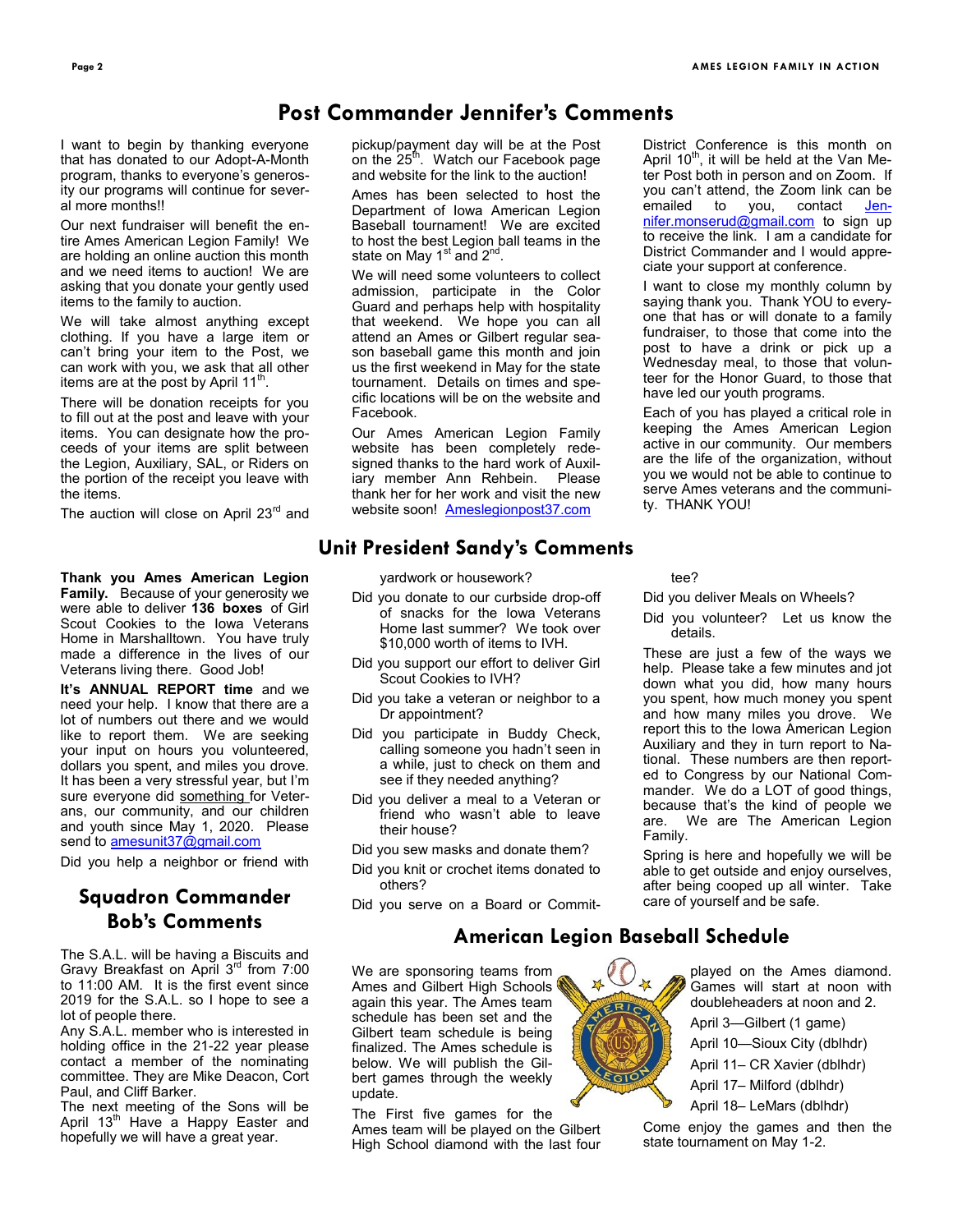## **Clubroom News**

Spring has finally arrived!! It is so nice to be able to get outside and get some fresh air and sunshine. We have started to see a few more faces around the clubroom and that has been great! If you feel comfortable getting out, we would love to see you.

Our Wednesday meals continue to be a popular night so we will continue those again in April. We start up our Taco Tuesday's this month so keep that in mind when making supper plans. I hope everyone is doing well and staying safe and healthy!

Here's our Curbside meals for April. As always please call the Post anytime, after 2pm on Wednesday's to order for pickup between 5-6:30pm. Keep an eye on our Facebook page and weekly e-mail for updates to the menus.

**Wed. April 7-Grilled Pork Chops,** 



**baked potato \$8**

**Wed. April 14-Chicken Enchilada's \$7, Taco Salad \$8, Southwest Chicken Salad \$8**

**Wed. April 21-Burger Night**

**Wed. April 28-Ham Balls, Cheesy potatoes \$8**



Thanks to all who post in the last month!! It is very much appreciated.<br>Sandy Deacon, Deacon, Mike Deacon, Tom

Fowler, Bill Donovan, Russ Belz, Vicki Belz, Addison Donovan, Ken Woodley, Chris Duncan, John Schomaker, John and Lynn Sellmeyer and Julie Rinard.

The membership total for the three Legion family  $\frac{1}{2}$  groups continue to climb upward toward the goals they are working to reach. They won't be able to reach those goals without your help.

Have you renewed for 2021? If you have, THANK YOU. Please now look around your neighborhood, your place of work, your circle of friends. Odds are there is someone in one of those groups that served in the military or that is the family member of someone who served

We need you to ask that person to join you as a member of the Legion family We would like to be able to ask them ourselves but with the COVID-19 problems still ongoing and the need for everyone

to protect ourselves, making those door-to-door calls is almost impossible.

You are a member now because you are proud of the service that you have given in the military or supporting a family member in the military and the service that you continue to give as a member of the Legion family in Ames. Share that pride, ask someone to join you as a member.

If you were a member in 2020 of the Post, Unit or Squadron and have not renewed for 2021, please do that now. This has been a difficult year for everyone, the Legion family included. We have asked a little more of many of our members, to support us through the curbside meals, to observe some extra rules and restrictions when they visited the post, to make a monetary donation when times were especially tough.

Through that all, we worked hard to keep our programs going and to continue to serve our community. The Academic Awards were presented to nearly 250 students. We are continuing to sponsor baseball and the air rifle team. We made several shipments of snacks to the Iowa Veterans Home and followed that up with Girl Scout Cookies.

We may not have been able to do as much as in a normal year but this was anything but a normal year. Be sure that as the pandemic lessens, we will get back to the activities and programs that have made us the top Legion Family in the state. If you don't have a 2021 card, renew now and be with us. Legion dues are \$45, Auxiliary dues are \$30 or \$5 for junior members and \$20 for Auxiliary members who are also Legionnaires. Squadron dues are \$45 or \$15 for those who are also Legionnaires or under 21. Renew now and be with us as we return to normal Legion Family activities.







**CLUBROOM COUPON Any Tuesday in April Present Coupon to get 2 drinks for the price of 1. Cash Purchase Only**

## **Legion Riders**

Spring is here and the riding awaits. Gladly leaving 2020 behind us, your Legion Riders are looking forward to the ride and activity schedule for 2021. First up this year is the Sleeping Angels Fun Run on May 1st. The Ames Legion Riders were asked to be among a dozen or so groups to plan and lead our own leg of this benefit ride. Joey Droste and his team at The Sleeping Angels Foundation put this ride together along with several other benefits throughout the year to raise funds and awareness for families in the area that have lost children in infancy. Last year, despite all of the challenges of Covid they raised over \$40 thousand dollars. We are very proud to be a part of such an amazing organization. For more information visit [sleepingangelsfoundation.com.](https://na01.safelinks.protection.outlook.com/?url=http%3A%2F%2Fsleepingangelsfoundation.com%2F&data=04%7C01%7C%7Ce3483d4b0a2242f4be6108d8eae045f4%7C84df9e7fe9f640afb435aaaaaaaaaaaa%7C1%7C0%7C637517596246057116%7CUnknown%7CTWFpbGZsb3d8eyJWIjoiMC4wLjAwMDAiLCJQ)

Sadly though, 2021 has brought its own challenges, and on February 28th we unexpectedly lost a Legion Rider and dear friend, Bruce Schuller, to pancreatic cancer. Bruce was a past Riders President, and a long-time Road Captain and will be truly missed. Members of the Legion Riders, the Patriot Guard, and many others escorted Bruce home to Boone on March 6th. His family has announced that a celebration of his life will be held on April 23rd. The celebration will begin at 11 at Seven Oaks in Boone, and an escort will proceed from there to Van Meter Cemetery for a 2 pm service. I'm told that Bruce wanted to wait for "good riding weather", Undoubtedly he was a Rider to the end.

Our Wreaths Across America Committee is proud to announce we have crossed the 20% goal of 1500 sponsored wreaths for Ames Municipal Cemetery. We've been given access to the Veteran's grave list and map from the city so we can plan the logistics of placing the wreaths in December. Thank you to everyone that has already stepped up to make this mission possible.

As always, the riding season is just beginning, so if you venture out on 2 wheels remember to keep your head on a swivel and pay close attention to road and weather conditions.

Ride safe everyone,

Cliff B.